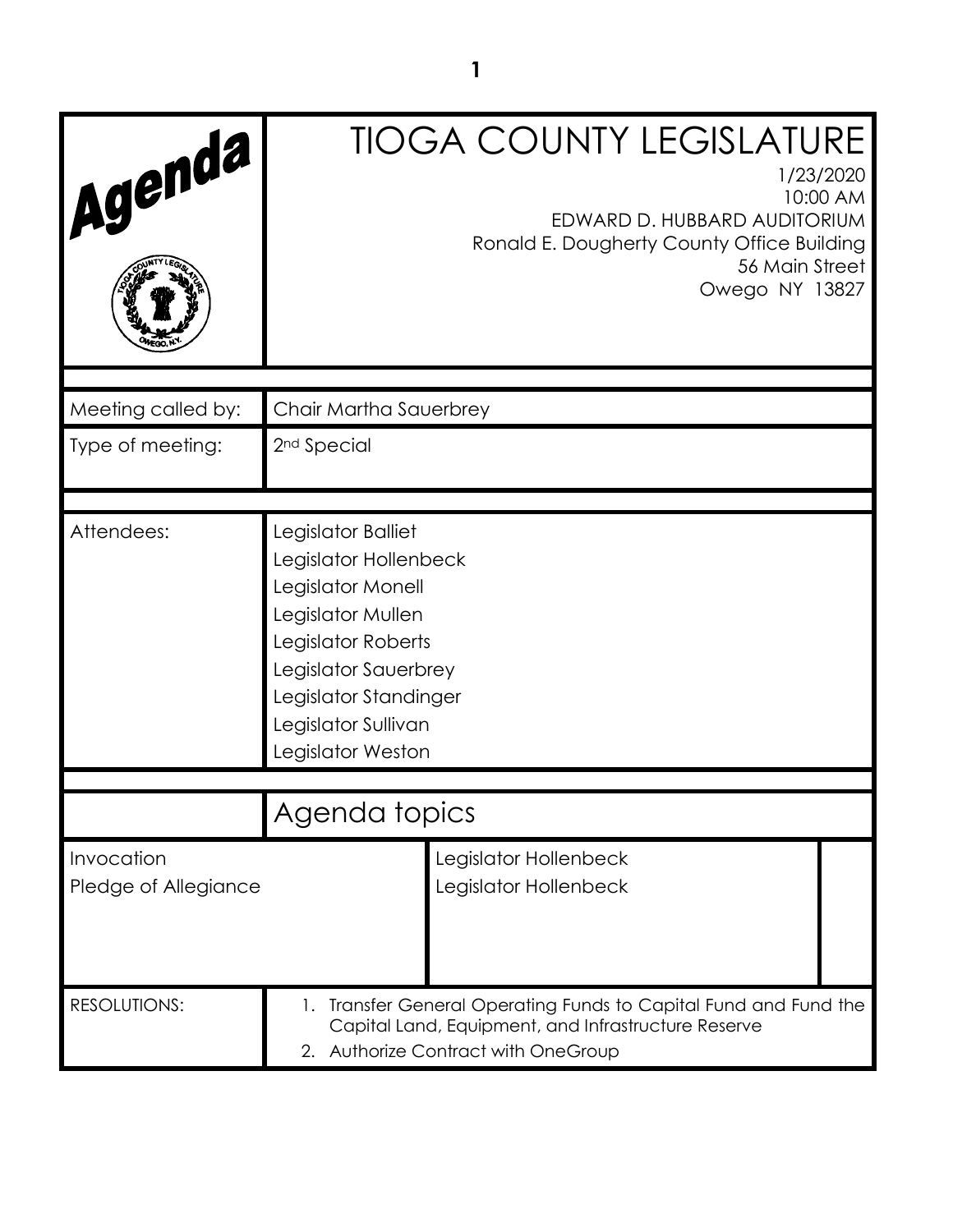| REFERRED TO: | <b>FINANCE/LEGAL COMMITTEE</b> |
|--------------|--------------------------------|
|              | LEGISLATIVE WORKSESSION        |

RESOLUTION NO. -20 TRANSFER GENERAL OPERATING FUNDS TO CAPITAL FUND AND FUND THE CAPITAL LAND, EQUIPMENT, AND INFRASTRUCTURE RESERVE

WHEREAS: The Tioga County Legislature recognizes the importance of County Capital Infrastructure, Equipment, Computer Software and Hardware enhancements and established reserve funds for such needs in Resolution Nos. 320-13 and 19-13; and

WHEREAS: The Tioga County Legislature desires to replenish the Capital Land, Equipment, and Infrastructure Reserve through funds it receives from Gaming Casino Revenue as the host county for the Tioga Downs Casino; and

WHEREAS: Tioga County has receipted into the General Operating Fund State Aid Casino Revenue for the period of 01/01/2019 through 09/30/2019 in the amount of \$1,041,162.67 into account A1340 430160; and

WHEREAS: Tioga County Legislature anticipates State Aid Casino Revenue for future annual periods to exceed \$1,000,000.00 and intends to contribute the casino revenue each year up to a \$1,000,000.00 allowance to fund the Capital Land, Equipment, and Infrastructure Reserve from this revenue source; and

WHEREAS: Tioga County established the Capital Land, Equipment and Infrastructure Reserve specifically for construction, reconstruction, and acquisition for the physical public betterment or improvement under NYS General Municipal Law Section 6-c; therefore be it

RESOLVED: That the Tioga County Treasurer transfer \$1,000,000.00 from the General Operating Fund to the Capital Fund for 2019 and fund the Capital Land, Equipment and Infrastructure Reserve; and be it further

RESOLVED: That the annual transfer and funding of the Capital Land, Equipment and Infrastructure Reserve using State Aid Casino revenue is included in the year-end closing process and 2019 entries are as follows:

| TO: | FROM: A1340 430160 State Aid Casino Revenue<br>A9950 593715 Transfer to Capital Fund | \$1,000,000.00<br>\$1,000,000.00 |
|-----|--------------------------------------------------------------------------------------|----------------------------------|
| TO: | FROM: H1340 450310 Inter Fund Transfer<br>H387807 Capital Equipment, Land&           | \$1,000,000.00                   |
|     | Infrastructure Reserve                                                               | \$1,000,000.00                   |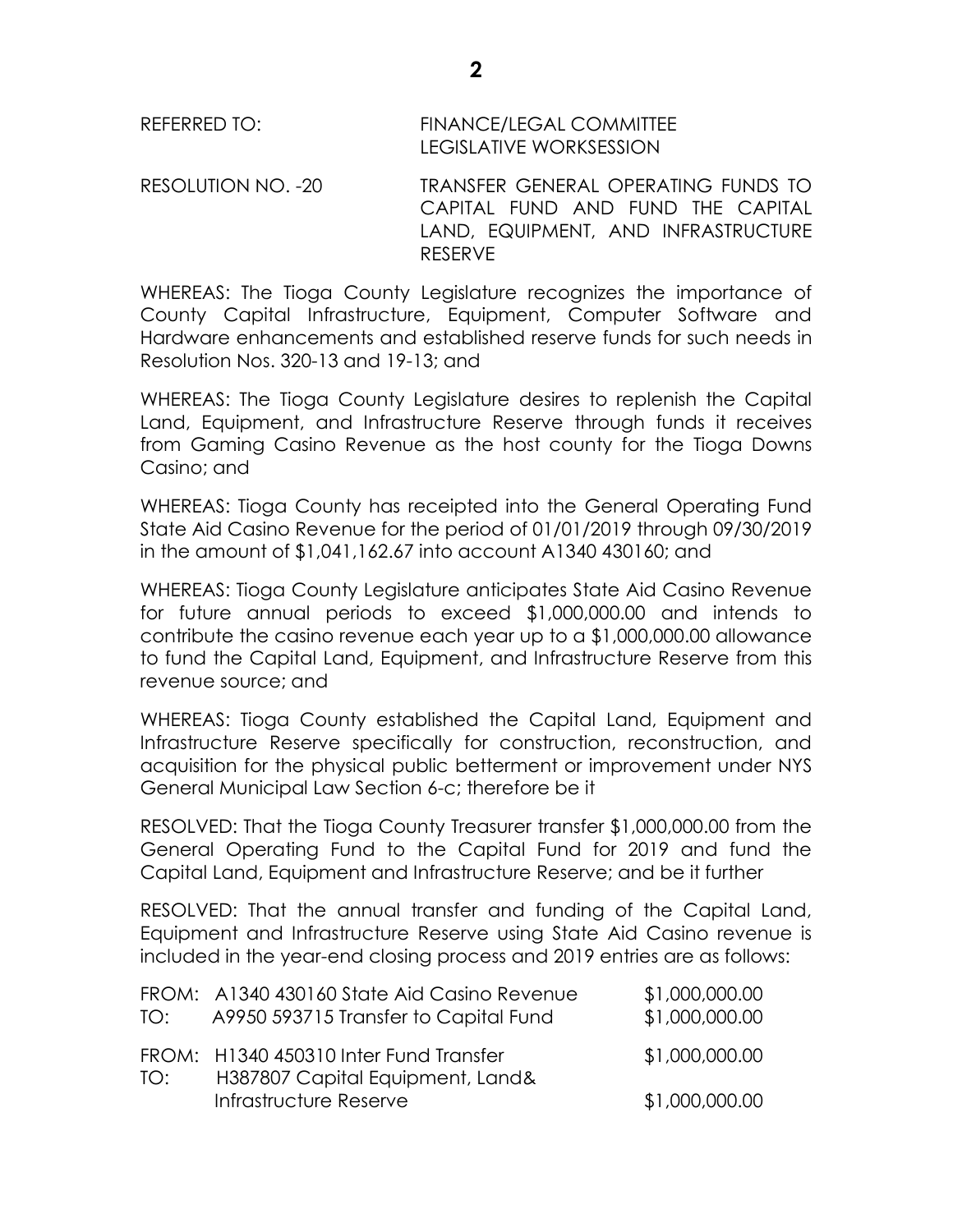And be it further

RESOLVED: That annually the Tioga County Legislature authorizes the Treasurer to transfer State Aid Casino Revenue funds from the General Operating Fund up to the allowable \$1,000,000.00 to the Capital Fund. If State Aid Casino Revenue falls below the \$1,000,000.00 allowance, the Legislature authorizes transfer of the full amount recorded as State Aid Casino and used to fund the Capital Land, Equipment and Infrastructure Reserve into the following accounts:

FROM: A1340 430160 State Aid Casino Revenue

TO: A9950 593715 Transfer to Capital Fund

FROM: H1340 450310 Inter Fund Transfer

TO: H387807 Capital Equipment, Land & Infrastructure Reserve